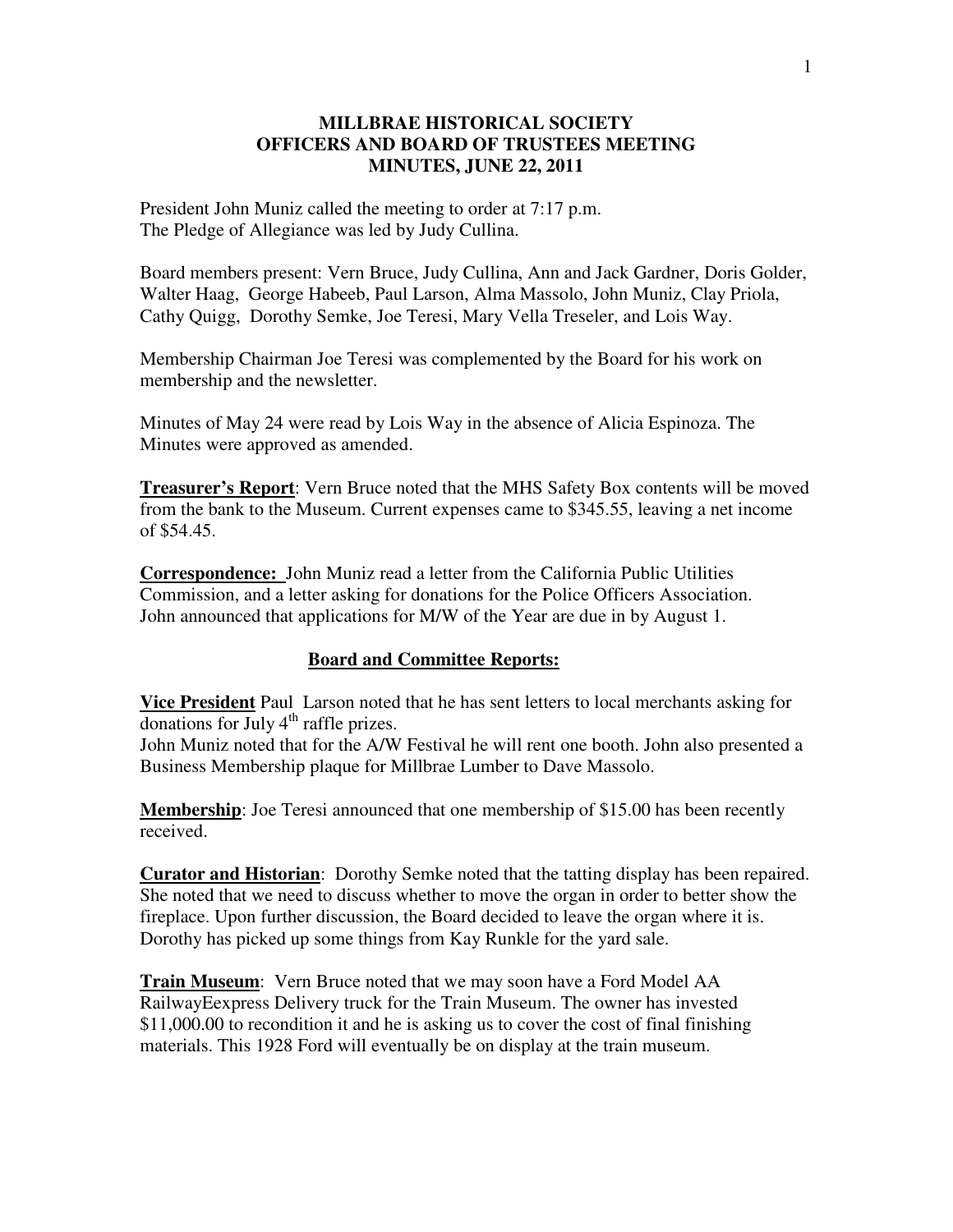Alma suggested that we take time to consider this request for reimbursement of \$2,700.00 for construction and painting to finish the truck renovation. Joe Teresi made a motion to that effect. It was seconded by Judy Collina and passed by the Board. John Muniz proposed that we hold a civil celebration when we acquire the truck.

**Sunshine Chair**: Madelyn Richardson was unable to attend the meeting. Dorothy Semke noted that Madelyn has sent out two cards this month.

## **Museum Facilitator:**

**Parliamentarian:** Mary Vella-Treseler announced that the Man/Woman of the Year Dinner will be held on Oct. 13, 2011 at the Westin Hotel, at 6:00 p.m. for no-host cocktails and 7:00 p.m. for dinner. The price is \$40.00. Invitations will be sent out. Deadline for Nominees applications is August 1.

Donald A. Williamson Living Trust: Mary has written to the attorney and she has received a list of beneficiaries. MHS is #18 on a list of 84. The Court petition is to be held on June 28 at the Courthouse in Martinez.

## **Unfinished/New Business:**

**Update re Book Sales**: Alma noted that one book has been sold. Millbrae Historical Society's "Friday Night at the Movies" was on June 17. The next showing will be on Friday, July 22, at 7 p.m.-- Joan Crawford night.

**MHS Fourth of July Picnic**: Monday, July 4. President John Muniz announced that the ticket price has been raised to \$14.00. He and eight Leos will serve. There will be two gas barbeques and Lion President Ron and Carol will cook. Food will include green salad, potato salad, chili beans, hamburgers and ice cream. Mary Vella-Treseler had lunch with City Manager Marcia Raines, who had received a call from Mike Wride indicating that our charge for the David Chetcuti Community Room would be discounted from \$64/hour to \$20/hour. No city personnel need be present. President John Muniz will pick up the keys on Friday, 7/1. Sunday, after Chetcuti room church services, we may go in and set up tables. We will need to clean up after our picnic.

 **Field Trip 2011**: Joe Teresi noted that twenty-three people have signed up to visit the S. F. International Airport Museum. We need more people to drive. John can take 4, Joe can take 7, and Cathy Quigg can take 5 people. Joe will talk to Paul Larson and call Doris. Riders will contribute for gas.

**Millbrae Art/Wine Festival:** Presidnt John Muniz will fill out the form **for a**  booth and will bring chairs. We will sell pictures, books, etcetera.

**Docent Lunch:** Alma Massolo noted that the docent lunch will be on July 10, at 11 a.m. at Fiddler's Green.